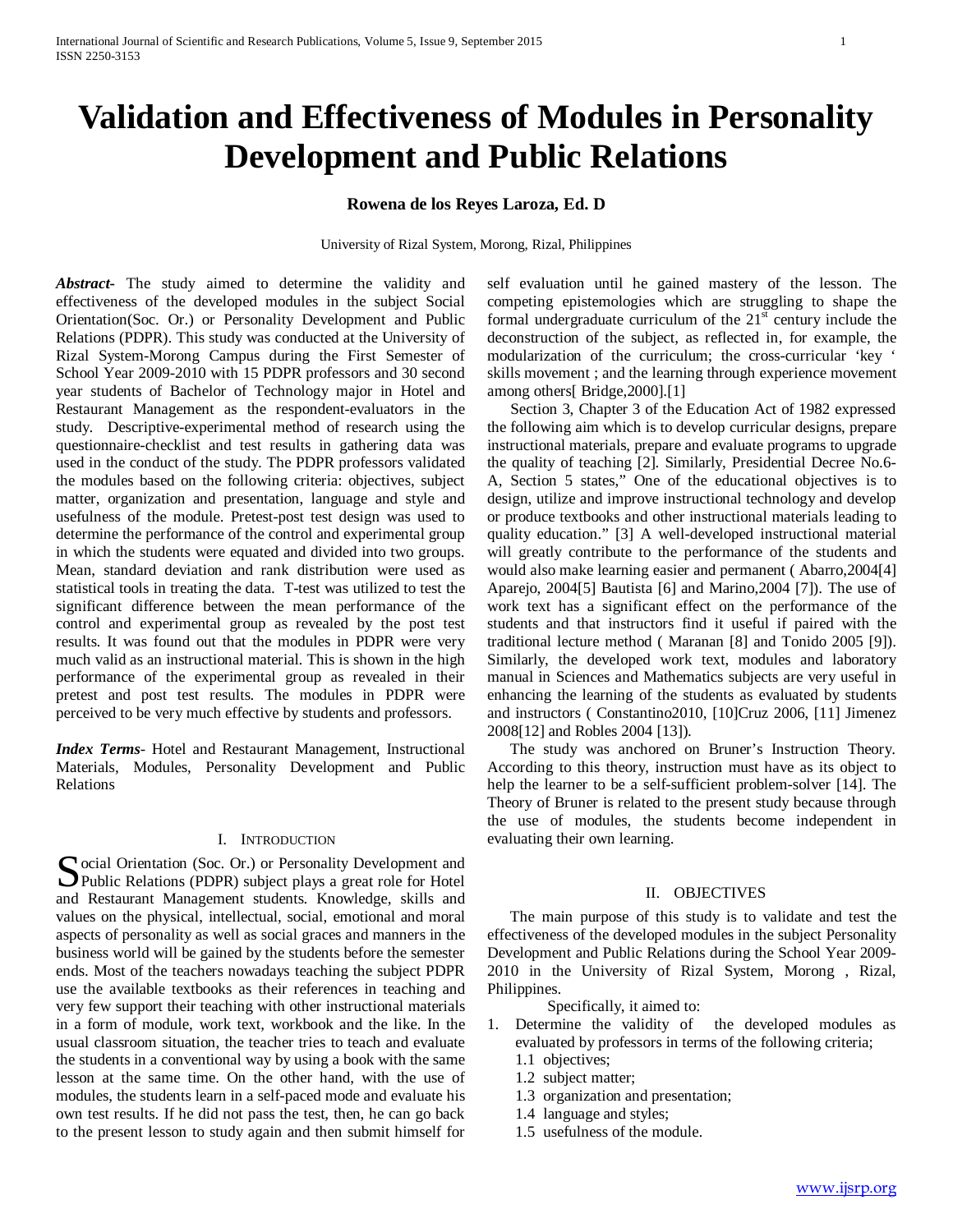- 2. Determine the performance of the control and experimental group as revealed by the pretest and post test with respect to the following learning areas;
	- 2.1 Aspects of Personality;
	- 2.2 Self-Appraisal, Self Improvement and Philosophy of life;
	- 2.3 The Better You;
	- 2.4 The New You;
	- 2.5 You and Your Clothing;
	- 2.6 Social Graces;
	- 2.7 Emotions, Conflict and Adjustment.
- 3. Identify the significant difference between the mean performance of the control and experimental group as revealed by the post test results.
- 4. Identify the significant difference on the effectiveness of the developed modules in Personality Development and Public Relations as revealed by the pretest and post test scores of the experimental group.

#### III. METHODOLOGY

 The study utilized the descriptive research design using questionnaire checklist which was distributed to the respondents. Descriptive method according to Aguinaldo "is design to gather information about present and existing conditions. It determines and reports the way things are [15]." This design is very appropriate in determining the validity of the modules that were evaluated by PDPR professors. Experimental method of research was also used in this study. Experimental method according to Aguinaldo is "the procedure which involves a situation in which a certain phenomena may be controlled… It describes and analyzes variables in carefully controlled conditions as a basis for interfering or concluding. It consists of manipulating an experimental variable under highly controlled condition to determine how and why a particular event occurs [15]."

 Pretest-post test group designs were used as instruments in the study. The study made use of a 70 item multiple choice of test in PDPR to find out the accomplishment of the two groups of student respondents. The pretest and the post test scores of the two groups were evaluated and analyzed and were used as the bases to test the effectiveness of the modules in the subject Personality Development and Public Relations (PDPR). The subjects were divided into control and experimental groups using the simple random sampling procedure. Each group has fifteen (15) student-subjects who formed part of the study and were equated based on their grades. A questionnaire –checklist was also used as instrument in the gathering of the data. The questionnaire-checklist was adapted from the questionnaire of Laurice A. Cruz in his study, "The Effectiveness of Environmental Science Teaching Modules on the Performance of College Students" [11]. The criteria included in the questionnaire- checklist are objectives, subject matter, organization and presentation, language and style and usefulness.

The instrument used a five- point scale to interpret the gathered data as shown below:

|                |                  |                           | Verbal Interpretation        |                                         |                             |                    |  |  |  |
|----------------|------------------|---------------------------|------------------------------|-----------------------------------------|-----------------------------|--------------------|--|--|--|
| Scale          | Range            | Objectives                | Subject<br>Matter            | Organization $\&$<br>Presentation       | &<br>Language<br>Style      | <b>Usefulness</b>  |  |  |  |
| 5              | $4.20 -$<br>5.00 | Very<br>Strongly<br>Agree | Very<br>Highly<br>Sufficient | Much<br>Very<br>Effective               | Highly<br>Very<br>Effective | Very Useful        |  |  |  |
| 4              | $3.40-$<br>4.19  | Strongly<br>Agree         | Highly<br>Sufficient         | Much Effective                          | Highly<br>Effective         |                    |  |  |  |
| 3              | $2.60-$<br>3.39  | Agree                     | Sufficient                   | Moderately<br>Effective                 | Effective                   |                    |  |  |  |
| $\overline{2}$ | $1.80-$<br>2.59  | Slightly<br>Agree         | Slightly<br>Sufficient       | Slightly<br>Less Effective<br>Effective |                             | Slightly<br>Useful |  |  |  |
|                | $1.00-$<br>1.79  | Disagree                  | Not.<br>Sufficient           | Least Effective                         | Not Effective               | Not Useful         |  |  |  |

 Mean and rank were used to determine the validity of the modules as evaluated by professors. Mean and standard deviation were utilized to determine the performance of the control and experimental group as revealed by the pretest and post test, and the significant difference on the effectiveness of the developed modules in PDPR as revealed by the pretest and post test scores of the experimental group. T-test was used to determine the significant difference, between the mean performance of the control and experimental group as revealed by the post test results.

#### IV. RESULTS AND DISCUSSIONS

## **Validity of the Modules as Evaluated by Professors in Terms of Objectives, Subject Matter, Organization and Presentation, Language Style and Usefulness .**

 Table 1 presents the computed weighted mean on the validity of the modules as evaluated by the professors with regards to the objectives.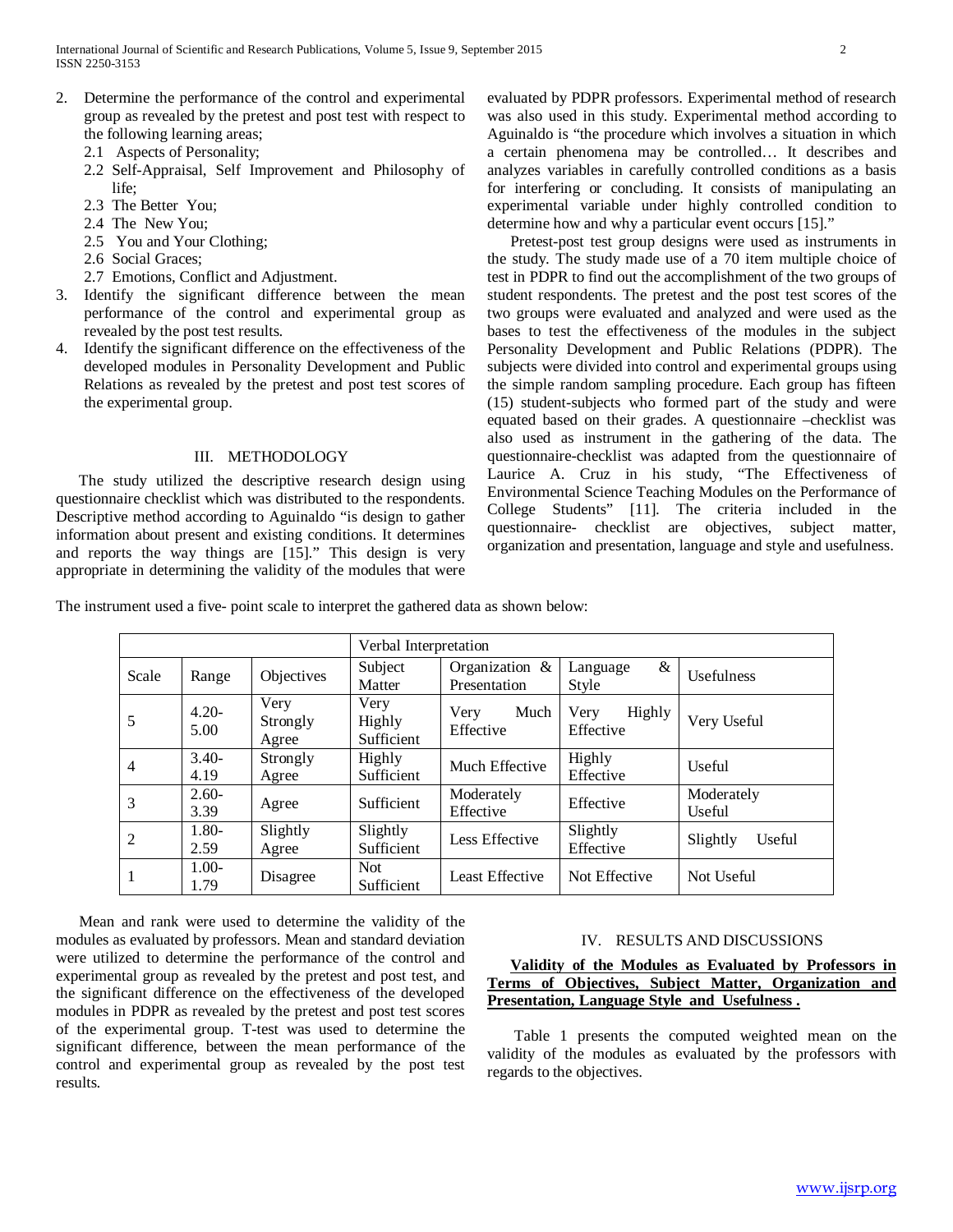| A. Objectives                                                                                                       | <b>Professors</b> |                |                       |
|---------------------------------------------------------------------------------------------------------------------|-------------------|----------------|-----------------------|
|                                                                                                                     | Weighted<br>Mean  | Rank           | Verbal Interpretation |
| 1. The general objectives include the development of<br>logical judgmental behaviors.                               | 4.78              | 1.5            | Very Strongly Agree   |
| 2. The specific objectives are clearly stated.                                                                      | 4.78              | 1.5            | Very Strongly Agree   |
| 3. The specific objectives are measurable and attainable.                                                           | 4.59              | $\overline{4}$ | Very Strongly Agree   |
| 4. The objectives guide the students to have a full grasp<br>of the concepts to be discussed in each of the module. | 4.64              | 3              | Very Strongly Agree   |
| 5. The learning objectives are aligned with the mission,<br>vision, goal, and objectives of the University.         | 4.53              | 5              | Very Strongly Agree   |
| Average Weighted Mean                                                                                               | 4.66              |                | Very Strongly Agree   |

## **Table1. Computed Weighted Mean on the Validity of the Modules with Respect to Objectives**

 The table shows in terms of objectives as perceived by professor respondents item 1 "The general objectives include the development of logical judgmental behaviors" and item 2 "The specific objectives are clearly stated" both ranked first with 4.78 weighted mean. Last in rank is item 5 "The learning objectives are aligned with the mission, vision, goal, and objectives of the university" with 4.53 weighted mean. All the findings are verbally interpreted as "Very Strongly Agree" with an average weighted mean of 4.66. The findings describe that the respondents very strongly agreed on the "Objectives" of the developed modules. This implies that the objectives are clearly stated, are of greatest assistance to the students to have a full understanding of the concepts to be discussed, accessible and achievable. As revealed by Cruz (2006) the instructors "very strongly agree" that the objectives include the enhancement of good critical behaviors and are clearly stated [12].

 Table 2 presents the computed weighted mean on the validity of the modules as evaluated by the instructors with respect to the subject matter.

|  |  |  | Table 2. Computed Weighted Mean on the Validity of the Modules with Respect to Subject Matter |  |
|--|--|--|-----------------------------------------------------------------------------------------------|--|
|--|--|--|-----------------------------------------------------------------------------------------------|--|

|                                                                                             | Professors       |      |                        |  |  |  |  |
|---------------------------------------------------------------------------------------------|------------------|------|------------------------|--|--|--|--|
| <b>B.</b> Subject Matter                                                                    | Weighted<br>Mean | Rank | Verbal Interpretation  |  |  |  |  |
| 1. The topics in the module are appealing.                                                  | 4.75             |      | Very Highly Sufficient |  |  |  |  |
| 2. The information provided is relevant and up to-date.                                     | 4.57             | 4.5  | Very Highly Sufficient |  |  |  |  |
| 3. The information is adequate in acquiring the knowledge in<br>each module.                | 4.6              | 2.5  | Very Highly Sufficient |  |  |  |  |
| 4. The activities/ exercise are relevant to the concepts being<br>developed in each module. | 4.57             | 4.5  | Very Highly Sufficient |  |  |  |  |
| 5. The activities/ exercise help the students understand better<br>the concepts discussed.  | 4.6              | 2.5  | Very Highly Sufficient |  |  |  |  |
| Average Weighted Mean                                                                       | 4.62             |      | Very Highly Sufficient |  |  |  |  |

 The table reveals that the average weighted mean for Subject Matter is 4.62 and is verbally interpreted as "Very Highly Sufficient". Item 1, "The topics in the module are appealing" got the highest rank with a weighted mean of 4.75. On the other hand, item 2 "The information provided is relevant and up todate" and item 4, "The activities/ exercises are relevant to the concept being developed in each module" both rank last with a weighted mean of 4.57 all verbally interpreted as "Very Highly Sufficient". The findings revealed that the respondents perceived the contents of the modules are enough and relevant to the needs

of the end users-the students. This implies that the topics presented are attractive to the interest of the learners, information is adequate and enhance by the activities/ exercises incorporated in each module. As Marino (2004) stressed out, a welldeveloped instructional material will greatly contribute to the performance of the students. The use of instructional material would also make learning easier and permanent [7].

 Table 3 presents the average weighted mean on the validity of the modules as evaluated by the professors with respect to organization and presentation.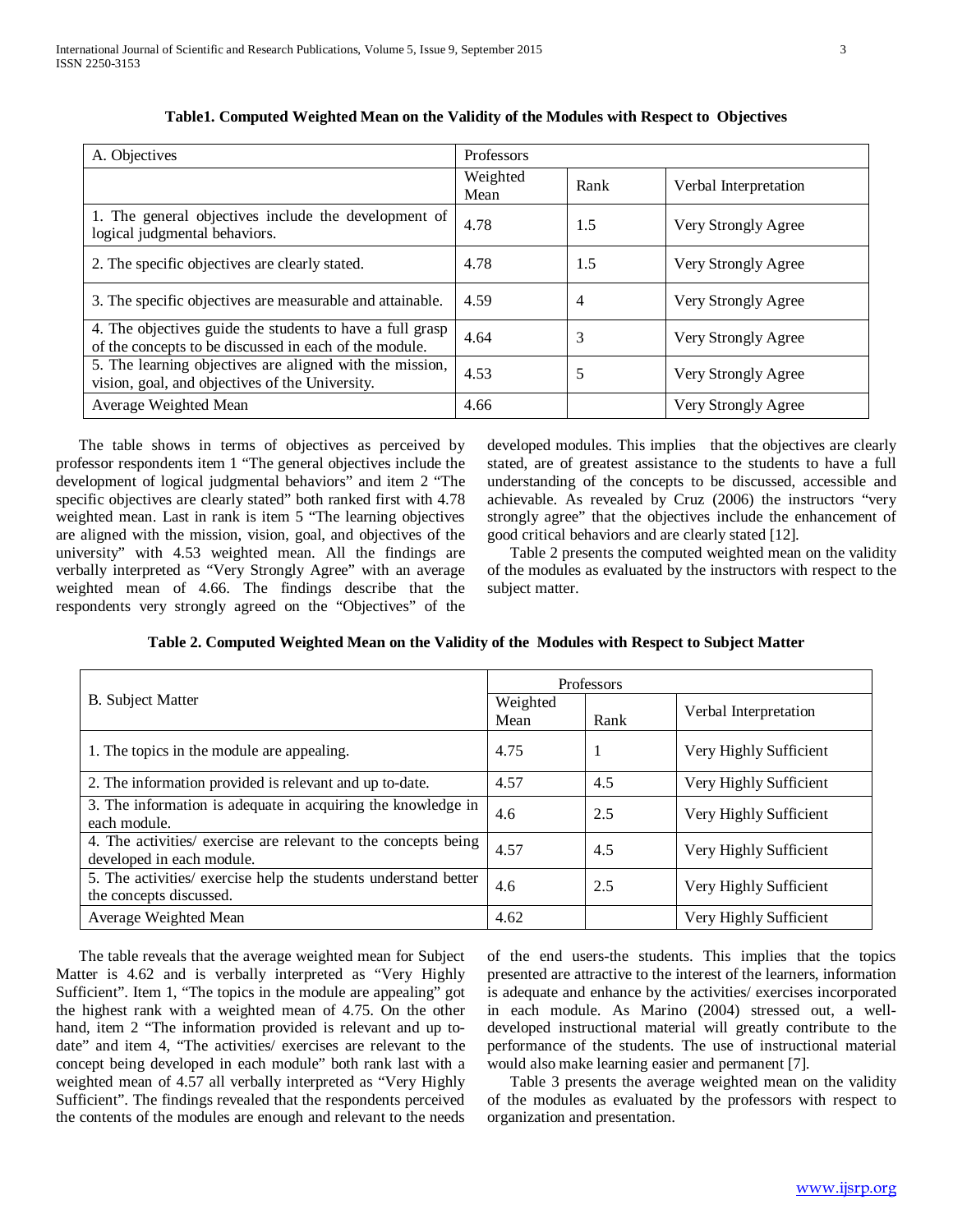| C. Organization and Presentation                                                                          | Professors    |      |                       |  |  |  |
|-----------------------------------------------------------------------------------------------------------|---------------|------|-----------------------|--|--|--|
|                                                                                                           | Weighted Mean | Rank | Verbal Interpretation |  |  |  |
| 1. The presentation of topics is sequential.                                                              | 4.60          | 2.5  | Very Much Effective   |  |  |  |
| 2. The discussion of topics is clear and well<br>presented in a logical and orderly sequence.             | 4.68          |      | Very Much Effective   |  |  |  |
| 3. The variety of activities is sufficient enough to<br>realize the objectives.                           | 4.53          | 4    | Very Much Effective   |  |  |  |
| 4. The illustrations, examples, figures, and exercises<br>are instruments to attain the learning process. | 4.28          | 5    | Very Much Effective   |  |  |  |
| 5. Instruments for assessment of the<br>targeted<br>objectives are included.                              | 4.60          | 2.5  | Very Much Effective   |  |  |  |
| Average Weighted Mean                                                                                     | 4.54          |      | Very Much Effective   |  |  |  |

## **Table 3. Computed Weighted Mean on the Validity of the Modules with Respect to Organization and Presentation**

 The table depicts that the average weighted mean for organization and presentation is 4.54 and is verbally interpreted as "Very Much Effective". Item 2 "The discussion of topics is clear and well presented in a logical and orderly sequence" is ranked first with a weighted mean of 4.68 while item 4 "The illustrations, examples, figures and exercises are instruments to attain the learning process" is ranked last with a rating of 4.28 and all are verbally interpreted as "Very Much Effective" It could be deduced from the results that the respondents perceived the organization and presentation of the modules to be very

effective as an instructional material. This implies that the topics presented are in order, evaluation instrument is incorporated based on the objectives set as well as provision for illustrations, example, figures and exercises that enhance the learning process. As pointed by Constantino (2010) more exercises focus on the objectives should be added [10].

 Table 4 depicts the computed weighted mean on the validity of the modules as evaluated by the professors with respect to the language and style.

| Table 4. Computed Weighted Mean on the Validity of the Modules with Respect to Language and Style |  |  |  |  |  |  |  |  |  |
|---------------------------------------------------------------------------------------------------|--|--|--|--|--|--|--|--|--|
|---------------------------------------------------------------------------------------------------|--|--|--|--|--|--|--|--|--|

|                                                                                                      | <b>Professors</b> |                |                       |        |
|------------------------------------------------------------------------------------------------------|-------------------|----------------|-----------------------|--------|
| D. Language and Style                                                                                | Weighted<br>Mean  | Ran<br>K       | Verbal Interpretation |        |
| 1. Language used is simple easy to understand in terms of vocabulary and<br>technical terminologies. | 4.82              |                | Very<br>Effective     | Highly |
| 2. Language structure avoids misinterpretation and free of grammatical<br>errors.                    | 4.68              | 3.5            | Very<br>Effective     | Highly |
| 3. There is enough vocabulary to ensure ease of learning.                                            | 4.71              | $\overline{2}$ | Very<br>Effective     | Highly |
| 4. There are sufficient provisions for learning new meaning.                                         | 4.68              | 3.5            | Very<br>Effective     | Highly |
| 5. The language and style are suited to the ability of the students.                                 | 4.53              | 5              | Very<br>Effective     | Highly |
| Average Weighted Mean                                                                                | 4.64              |                | Very<br>Effective     | Highly |

 The table reveals that the average weighted mean for "Language and Style" is very 4.82 and is verbally interpreted as "Very Highly Effective". Item 1 "Language used is simple, easy to understand in terms of vocabulary and technical terminologies" is ranked first with a rating of 4.82 while item 5 "The language and style are suited to the ability of the students" is ranked last with a rating of 4.53 and all are verbally interpreted as "Very Highly Effective" This means that the professors agreed that the language and style of the developed modules are enough to be understood by the learners, inclusion for learning new

meaning is evident and carefully chosen vocabulary facilitate learning. The findings imply that the modules contain contents that would improve the performance in the subject Personality Development and Public Relations. According to Abarro (2004) the language used should be easily understood by the learners. A well- written module should be clear, simple and orderly in order to make learning easy [4].

 Table 5 shows the computed weighted mean or the validity of the modules as evaluated by the professors with regard to the usefulness.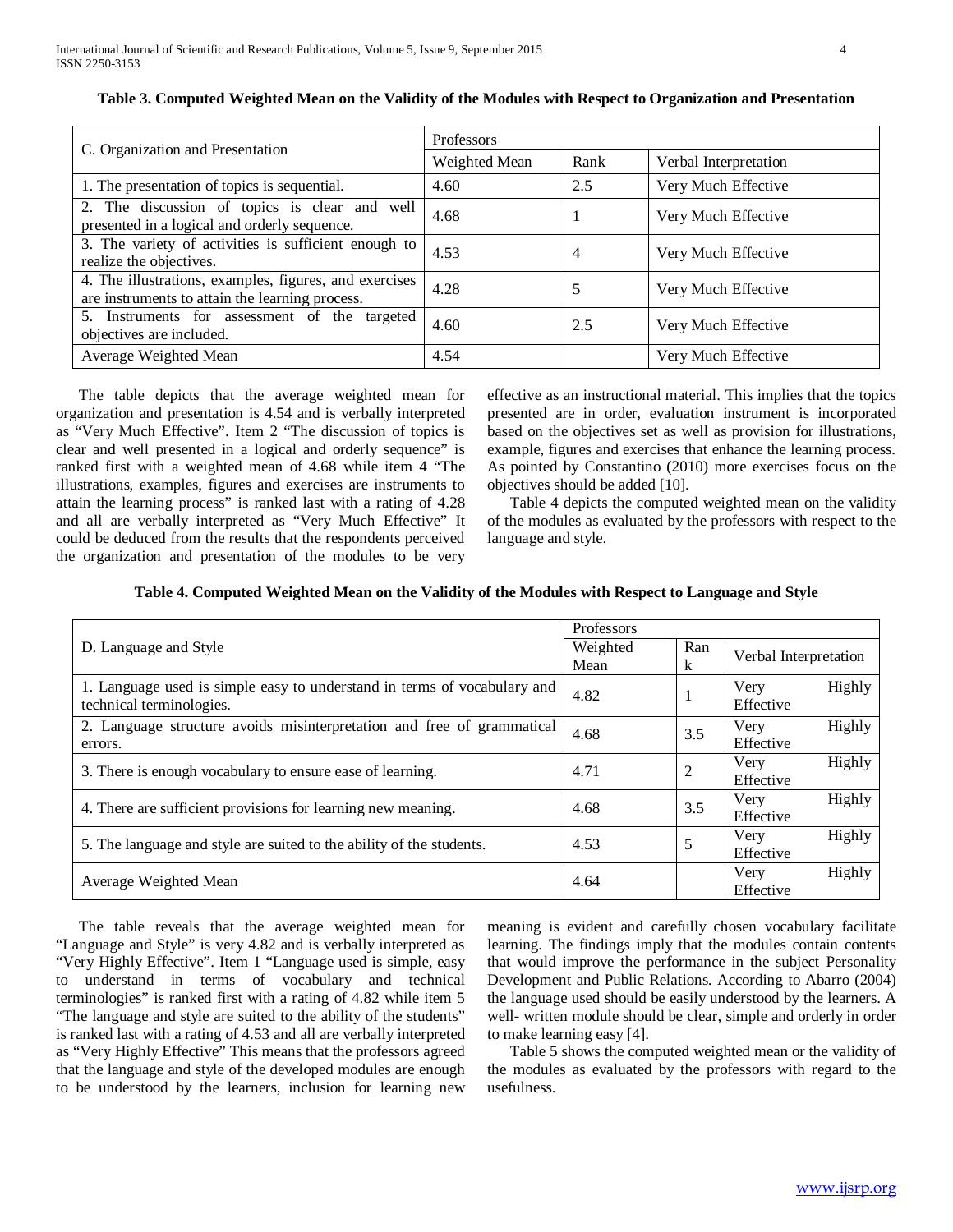|                                                                             | Professors    |                |                |  |  |
|-----------------------------------------------------------------------------|---------------|----------------|----------------|--|--|
| E. Usefulness                                                               | Weighted Mean | Ran            | Verbal         |  |  |
|                                                                             |               | k              | Interpretation |  |  |
| 1. The modules enable the students to analyze and apply information/        | 4.74          | 1.5            | Very Useful    |  |  |
| theories in real life situations.                                           |               |                |                |  |  |
| 2. The modules are engaging, beneficial to students learning and supportive | 4.67          | $\overline{4}$ | Very Useful    |  |  |
| of higher level thinking skills.                                            |               |                |                |  |  |
| 3. Students can learn, understand and answer the guide questions thoroughly | 4.74          | 1.5            | Very Useful    |  |  |
| by reviewing examples and illustrations, which are provided per topic.      |               |                |                |  |  |
| 4. The modules can make the students learn and understand the subject       | 4.59          | 5              | Very Useful    |  |  |
| matter by reviewing the illustrations and examples at his pace.             |               |                |                |  |  |
| 5. The modules have well- defined accommodations to support a diversity of  | 4.70          | 3              |                |  |  |
| learners.                                                                   |               |                | Very Useful    |  |  |
| Average Weighted Mean                                                       | 4.69          |                | Very Useful    |  |  |

**Table 5. Computed Weighted Mean on the Validity of the Modules with Respect to Usefulness**

 The data revealed that the average weighted mean on the "Usefulness" is 4.69 and is verbally interpreted as "Very Useful". Item 1 "The modules enable the students to analyze and apply information/ theories in real life situations" and item 3 "Students can learn, understand and answer the guide questions thoroughly by reviewing examples and illustrations which are provided per topic" are ranked first with a rating of 4.74 while item 4 "The modules can make the students learn and understand the subject matter by reviewing the illustrations and examples at his pace" is ranked last with a rating of 4.59 and all are verbally interpreted as "Very Useful". This means that the information/

theories in the modules help the students to actualize it in real life situations and the inclusion of guide questions or study helps are very useful per topic. The findings imply that the respondents considered the modules as very useful instructional material in imparting knowledge to students. As posited by Constantino (2010) the work text is very useful in enhancing the learning of the students [10].

 Table 6 reveals the composite table on the validity of the modules as evaluated by the professor- respondents in terms objectives, subject matter, organization and presentation, language and style and usefulness.

## **Table 6. Composite Table on the Average Weighted Mean on the Validity of Modules as Evaluated by Professors with Respect to Objectives, Subject Matter, Organization and Presentation, Language and Style and Usefulness**

| Criteria                          | Weighted<br>Average<br>Mean | Rank | Verbally Interpretation |
|-----------------------------------|-----------------------------|------|-------------------------|
| 1. Objectives                     | 4.66                        |      | Very Strongly Agree     |
| 2. Subject Matter                 | 4.62                        |      | Very Highly Sufficient  |
| 3. Organization and Presentations | 4.54                        |      | Very Much Effective     |
| 4. Language and Style             | 4.64                        | 2    | Very Highly Effective   |
| 5. Usefulness                     | 4.69                        |      | Very Useful             |
| Grand Mean                        | 4.63                        |      | Very Much Valid         |

 Based on the professor's results of evaluation, generally, they perceived the modules as a "Very Much Valid" instructional material with an average weighted mean of 4.63. This means that generally, the modules are very good support learning materials to instruction as shown in the high results of evaluation of the respondents. The result implies that according to the professorrespondents the modules in Personality Development and Public Relations are very much effective and useful in facilitating the learning abilities of the students. This implication is supported by Cruz (2006) when he found out that the module in Environmental Science is very useful as evaluated by the instructors [11].

### **The Performance of the Control and Experimental Group as Revealed by the Pretest and Posttest**

 Table 7 presents the mean performance and standard deviation of the control and experimental group in the pretest and post test of the modules in Personality Development and Public Relations.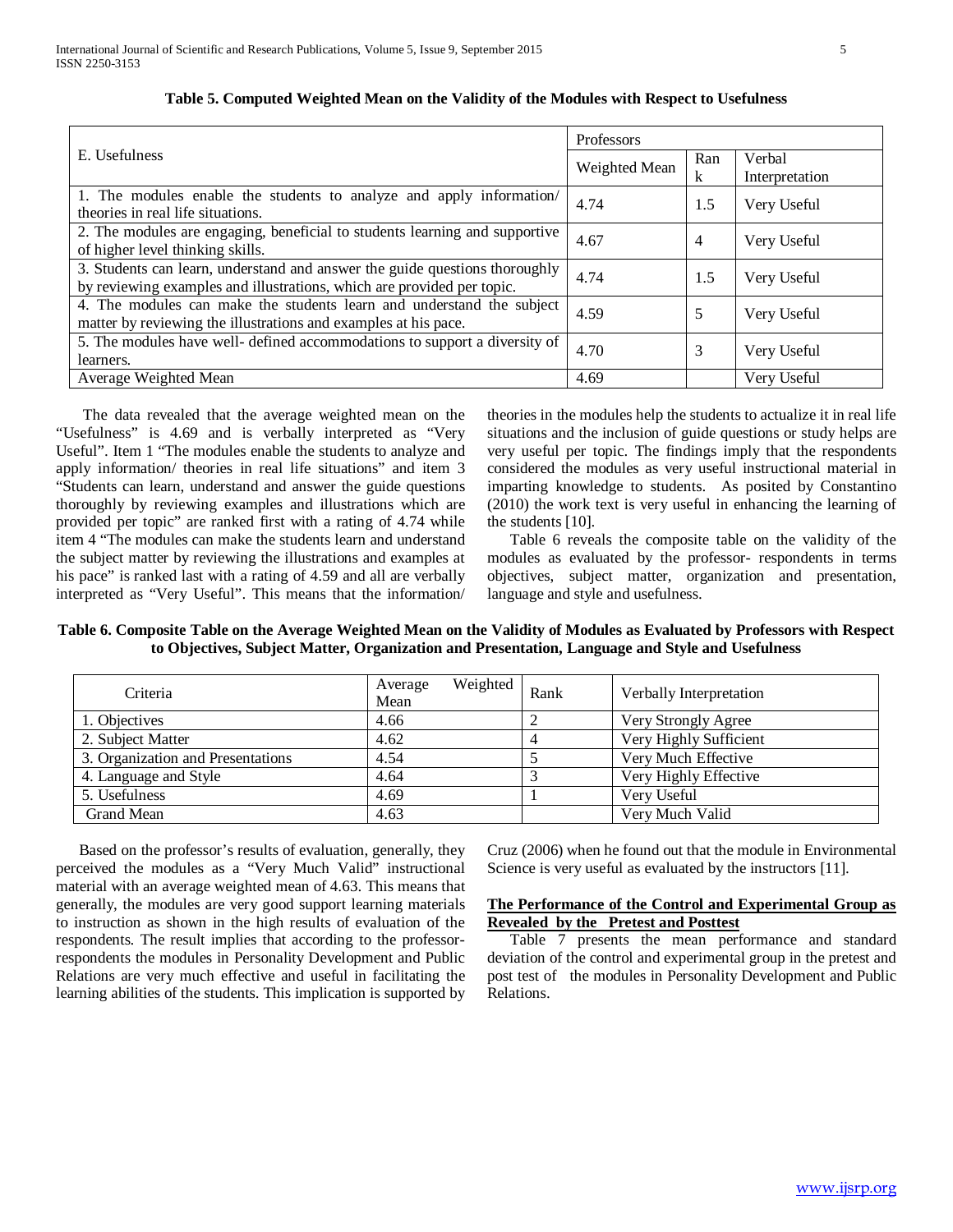|                |                  |         | <b>EXPERIMENTAL</b> |         |                      |           |      |      |           | <b>CONTROL</b> |          |           |         |  |
|----------------|------------------|---------|---------------------|---------|----------------------|-----------|------|------|-----------|----------------|----------|-----------|---------|--|
| Module         | Test Item<br>Per | Pretest |                     |         | Post test<br>Pretest |           |      |      |           |                |          | Posttest  |         |  |
|                | Module           | Mean    | <b>SD</b>           | VI      | <b>MEAN</b>          | <b>SD</b> | VI   | Mean | <b>SD</b> | VI             | Mea<br>n | <b>SD</b> | VI      |  |
|                | 10               | 8.93    | 1.27                | High    | 9.80                 | 0.56      | High | 4.53 | 1.12      | Average        | 7.13     | 1.24      | High    |  |
| 2              | 10               | 8.33    | 2.38                | High    | 9.46                 | 0.99      | High | 5.00 | 0.75      | Average        | 8.13     | l.59      | High    |  |
| 3              | 10               | 7.13    | 2.97                | High    | 9.13                 | 0.99      | High | 3.46 | 1.99      | Low            | 7.53     | 2.32      | High    |  |
| $\overline{4}$ | 10               | 8.86    | 1.55                | High    | 9.60                 | 0.50      | High | 4.40 | 1.35      | Average        | 8.20     | 1.65      | High    |  |
| 5              | 10               | 7.00    | 2.8                 | High    | 8.33                 | 0.89      | High | 1.86 | 1.06      | Low            | 5.33     | 1.87      | Average |  |
| 6              | 10               | 5.33    | 2.63                | Average | 7.13                 | 1.84      | High | 2.13 | 0.91      | Low            | 4.66     | 1.83      | Average |  |
| 7              | 10               | 4.66    | 2.63                | Average | 7.13                 | 2.29      | High | 2.80 | 1.65      | Low            | 5.20     | 2.21      | Average |  |

## **Table7. Mean Performance and Standard Deviation of the Control and Experimental Groups in the different modules in Personality Development and Public Relations as Revealed by the Pretest and Post test Scores**

 The data shows the number of test items for each developed module. Module1 to 7 have 10 test items. From the table it can also be seen that the post test scores of the control group for each module are7.13, 8.13, 7.53, 8.20, 5.33, 4.66 and 5.20 with standard deviations of 1.24, 1.59, 2.32, 1.65, 1.87, 1.83 and 2.21 respectively. On the other hand, the post test scores of the experimental group for each module are 9.80, 9.46, 9.13, 9.60, 8.33, 7.13 and 7.13 with standard deviations of .56, .99, .99, .50, .89, 1.84 and 2.29 respectively. The obtained mean and standard deviation of both groups shows that the experimental group performed much better than the control group in all the modules. It may be due to the reason that the experimental group used the modules and was able to internalize additional knowledge from it.

 According to Bautista (2004) utilizing modules in teaching the subject produces better performance among students. Furthermore, instructional materials facilitate learning and understanding among students. Additional devices could also add to the capacity of the students to understand and comprehend [6].

# **The Significant Difference on the Mean Performance of the Control and Experimental Group**

## **as Revealed by the Post test Results**

 Table 8 shows the computed t-value the significant difference in the performance of the control and experimental group as revealed by their post test scores.

| <b>Topics</b>           | Mean | Standard<br>Deviation | t              | D f | $P-$<br>value | Mean<br>Difference | H<br>$\Omega$ | Verbal<br>Interpretatio<br>n |
|-------------------------|------|-----------------------|----------------|-----|---------------|--------------------|---------------|------------------------------|
| Module1                 | 9.80 |                       | 7.55           | 28  | .000          | 2.66               | $\mathbb{R}$  | S                            |
| Experimental<br>Control | 7.13 | .56<br>1.24           | 9              |     |               |                    |               |                              |
| Module2                 |      |                       | 2.74           |     |               |                    |               |                              |
| Experimental            | 9.46 | .99                   | 7              | 28  | .010          | 1.33               | $\mathbf R$   | S                            |
| Control                 | 8.13 | 1.59                  |                |     |               |                    |               |                              |
| Module3                 |      |                       | 2.45           |     |               |                    |               |                              |
| Experimental            | 9.13 | .99                   | 1              | 28  | .021          | 1.66               | $\mathbf{R}$  | S                            |
| Control                 | 7.53 | 2.32                  |                |     |               |                    |               |                              |
| Module4                 |      |                       | 3.13           |     |               |                    |               |                              |
| Experimental            | 9.60 | .50                   | $\overline{0}$ | 28  | .004          | 1.40               | $\mathbf R$   | S                            |
| Control                 | 8.20 | 1.65                  |                |     |               |                    |               |                              |
| Module5                 |      |                       | 5.58           |     |               |                    |               |                              |
| Experimental            | 8.33 | .89                   | $\overline{2}$ | 28  | .000          | 3.00               | $\mathbb{R}$  | S                            |
| Control                 | 5.33 | 1.87                  |                |     |               |                    |               |                              |
| Module <sub>6</sub>     |      |                       | 3.66           |     |               |                    |               |                              |
| Experimental            | 7.13 | 1.84                  | 6              | 28  | .001          | 2.46               | $\mathbf{R}$  | S                            |
| Control                 | 4.66 | 1.83                  |                |     |               |                    |               |                              |
| Module7                 |      |                       | 2.35           |     |               |                    |               |                              |
| Experimental            | 7.13 | 2.29                  | $\overline{0}$ | 28  | .026          | 1.93               | $\mathbf{R}$  | S                            |
| Control                 | 5.20 | 2.21                  |                |     |               |                    |               |                              |

## **Table 8. Computed t-value on the Performance of the Control and Experimental Group as Revealed by their Post test Scores**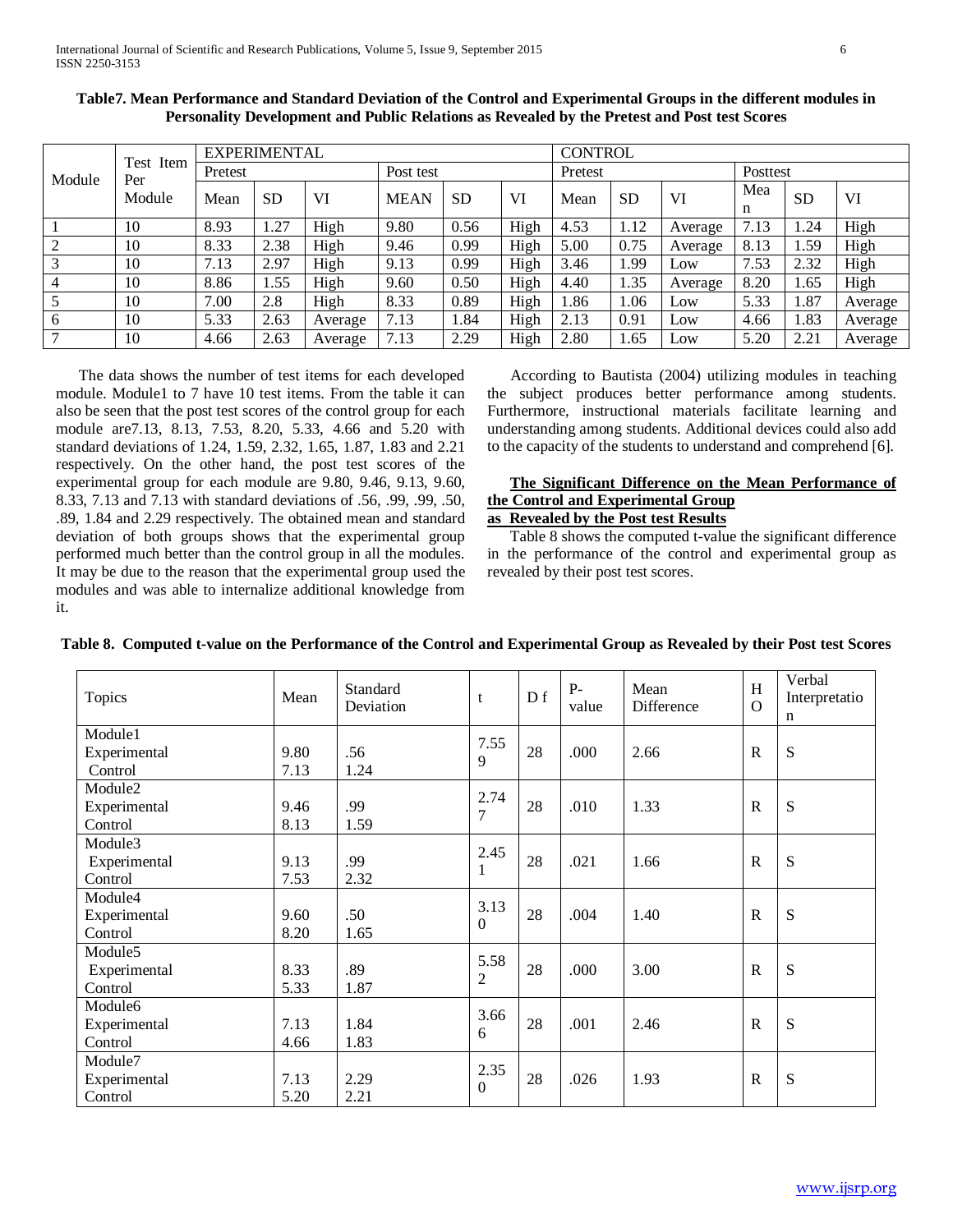The data shows mean difference of 2.66 for module 1, 1.33 for module 2, 1.66 for module 3, 1.40 for module 4, 3.00 for module 5, 2.46 for module 6 and 1.93 for module 7. The table also reveals that all the computed t-values for all the modules are higher than the tabular t- values at 0.05 level of significance. Based from the findings, it can be concluded that there is a significant difference between the post test scores of the control and experimental for modules1 to 7. With regard to the performance of experimental and control groups in the post test, the data reveal that the experimental group performed much better than the control group hence significant. This may be due to the reason that the level of retention tend to be high when the learners able to see the information than merely discussing the lesson the traditional way. The use of instructional materials like modules facilitate the teaching- learning process more effectively. As stressed out by Cruz (2006) based on his findings, the experimental group performed a little better than the control group. This may be due to the fact that the students tend to remember information better when they are able to see it. Stimulations using instructional materials are very important in making learning permanent [11].

## **The Significant Difference on the Effectiveness of the Developed Modules in Personality Development and Public Relations as Revealed by the Pretest and Post Test Scores of the Experimental Group.**

 Table 9 presents the computed t-value on the significant difference in the performance of the experimental groups as revealed by its pretest and post test scores.

## **Table 9. Computed t-value on the Performance of the Control and Experimental Group as revealed by the Pretest and Post test Scores**

| <b>Topics</b> | Mean | <b>SD</b> | t        | D f             | P-value | HO           | VI        |
|---------------|------|-----------|----------|-----------------|---------|--------------|-----------|
| Module 1      |      |           |          |                 |         |              |           |
| Pretest       | 8.93 | 1.27      | $-2.476$ | 14              | .027    | $\mathbb{R}$ | S         |
| Post test     | 9.80 | 1.56      |          |                 |         |              |           |
| Module 2      |      |           |          | $\overline{14}$ |         |              |           |
| Pretest       | 8.33 | 2.38      | $-2.828$ |                 | .013    | $\mathbb{R}$ | S         |
| Post test     | 9.47 | .99       |          |                 |         |              |           |
| Module 3      |      |           |          | 14              |         |              |           |
| Pretest       | 7.13 | 2.97      | $-2.432$ |                 | .029    | $\mathbb{R}$ | S         |
| Post test     | 9.13 | .99       |          |                 |         |              |           |
| Module 4      |      |           |          | 14              |         |              |           |
| Pretest       | 8.86 | 1.55      | $-2.048$ |                 | .060    | $\mathbf{A}$ | <b>NS</b> |
| Post test     | 9.20 | .50       |          |                 |         |              |           |
| Module 5      |      |           |          | 14              |         |              |           |
| Pretest       | 7.00 | 2.80      | $-1.958$ |                 | .070    | $\mathbf{A}$ | <b>NS</b> |
| Post test     | 8.33 | .89       |          |                 |         |              |           |
| Module 6      |      |           |          | 14              |         |              |           |
| Pretest       | 5.33 | 2.63      | $-2.267$ |                 | .040    | $\mathbf R$  | S         |
| Post test     | 7.13 | 1.84      |          |                 |         |              |           |
| Module 7      |      |           |          | 14              |         |              |           |
| Pretest       | 4.66 | 2.63      | $-5.069$ |                 | .000    | $\mathbf R$  | S         |
| Post test     | 7.13 | 2.29      |          |                 |         |              |           |

 The table 9 reveals that the computed t-value of the experimental group for module 1 is -2.476, module 2 is -2.828, module 3 is -2.432, module 6 is -2.267 and module 7 is -5.069 with a p-value of .027, .013, .029, .040 and .000 verbally interpreted as significant respectively. The data shows that there is a significant difference on the performance of experimental group as revealed by the pretest and post test scores in the modules stated above. On the other hand, the table also reveals that the computed t-value of the experimental group for module 4 is -2.048 and for module 5 is -1.958 with a p-value of .060 and .070 verbally interpreted as not significant respectively. The data shows that there is no significant difference on the performance of experimental group as revealed by the pretest and post tests scores in modules 4 and 5. It can be gleaned from the majority of the data that the performance of experimental group greatly increases. This may be due to the reason that the modules allowed the students to have a full grasp of information and

concepts included therein. Study helps or supplementary questions included in the discussion served as a challenge for the students to acquire more knowledge and insights. As pointed out by Aparejo (2004), a module should be presented in a manner that is relevant to the concept being developed. The activities should connect old and new learning to ensure the ease of learning. The way a module is presented greatly affects the performance of a student [5].

## V. CONCLUSIONS

 Based from the findings, the following are hereby concluded. As evaluated by the professors, the modules in Personality Development and Public Relations were found to be very much effective. Using the modules as method of teaching, the experimental group learned much in the subject Personality